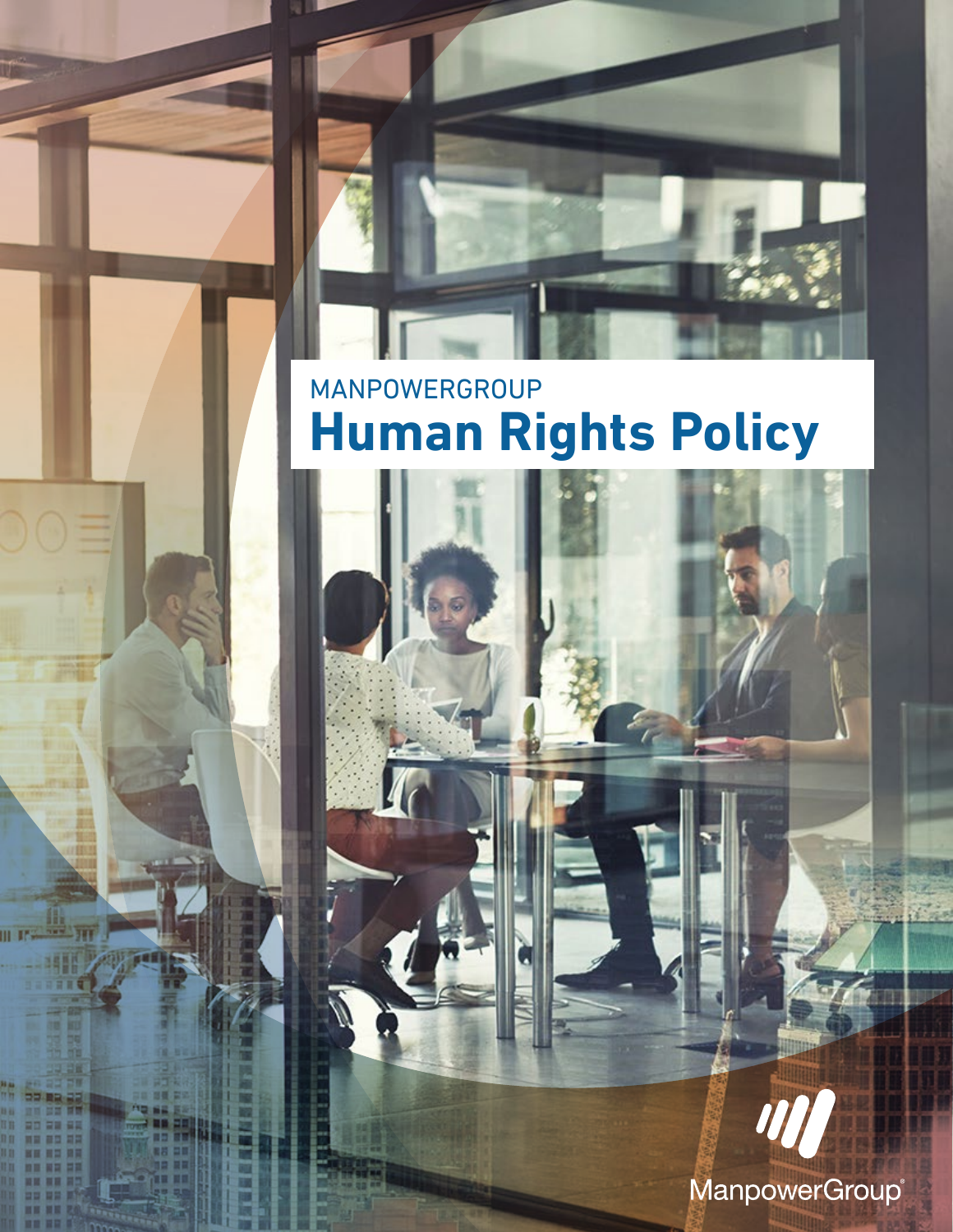**RITIONERS GENERAL SULLWANEERS Barr** 

"As a signatory to the United Nations Global Compact, ManpowerGroup is committed to respecting internationally proclaimed human rights, and to making these principles a part of our culture, strategy and day-to-day operations." *Jonas Prising, Chairman & CEO*



## Purpose

#### **We believe that meaningful and sustainable work has the power to change the world.**

Our Values are unwavering. People come first, and work is important in their lives. We trust, respect and provide opportunities for all, transforming people's lives with jobs today and guiding them to jobs of tomorrow.

Our global reach, working with hundreds of thousands of organizations around the world, means we can influence the way people are treated across complex multinational supply chains. By respecting and promoting internationally declared **Fundamental Principles and Rights at Work**, we can help ensure that work is a source of dignity and purpose.

We use our industry leadership to advocate for ethical recruitment practices, employment flexibility balanced with security, and opportunities for under-represented and vulnerable populations to develop in-demand skills and participate in the formal economy.

## Policies and Principles

Our policy is straightforward: We expect ManpowerGroup employees and business partners to conduct business in a manner that respects Fundamental Principles and Rights at Work. We have a responsibility to comply with all applicable laws in the countries where we do business. Where differences exist between local laws and our standards, the higher standard will prevail.

### **We Have Zero Tolerance Toward Forced Labor and Modern Slavery**

Forced labor (also known as modern slavery) occurs when individuals are coerced to work under threat of penalty, including violence, threats, intimidation, retention of identity papers, restricting freedom of movement, or manipulated debts. Requiring unreasonable working hours or paying workers less than minimum wage can also be considered modern slavery.

ManpowerGroup will not make use of any form of forced labor, including bonded, indentured or prison labor and we will not knowingly do business with any entity that benefits in any way from these practices.

We do not charge fees to candidates or jobseekers for services related to temporary or direct placements. All employment is voluntary, and we will not penalize or restrict the freedom of employees or associates to leave employment upon reasonable notice.

We will ensure that mandated working hours are reasonable and ensure fair and equitable compensation for time worked, in accordance with all applicable laws and regulations.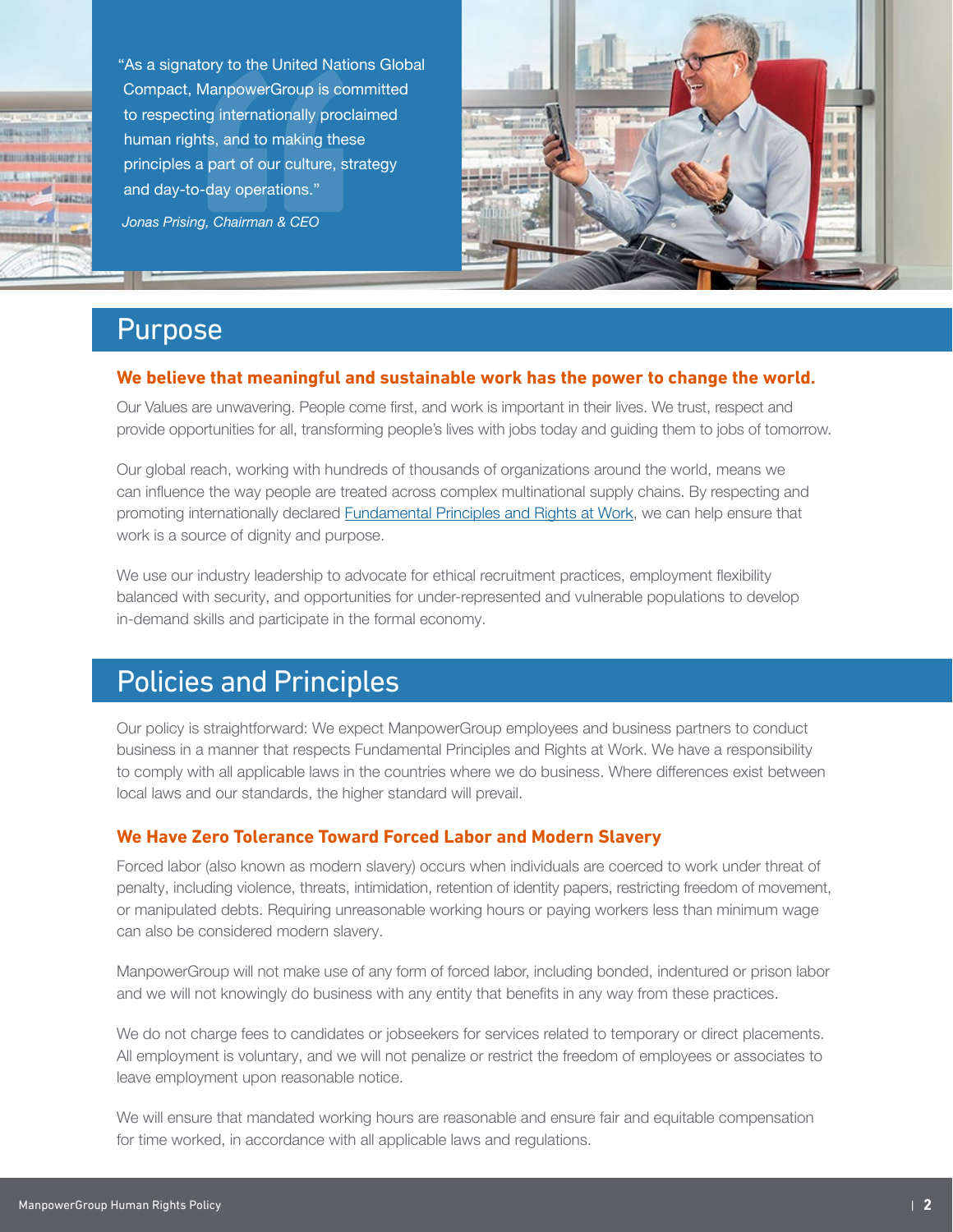### **We Will Not Tolerate Racism, Discrimination or Harassment**

We commit to fairness in the hiring and advancement of people regardless of differences of race, ethnicity, national origin, religion, cultural background, gender, age, disability, caste, marital status, union membership, political affiliation, pregnancy, health, sexual orientation, gender identity, or any other group protected under local law. We embrace individual differences in a spirit of inclusiveness that welcomes all people and seeks to provide them with the opportunity to unleash their potential.

We all share responsibility for maintaining safe and respectful work environments, free from unprofessional or abusive conduct of any type. We will not tolerate verbal, nonverbal or physical conduct by anyone associated with our business (including business partners) that harasses or creates an intimidating, offensive, abusive or hostile work environment, including any workplace violence, racism or sexual harassment.

All ManpowerGroup employees are required to comply with all anti-harassment and non-discrimination laws in the locations where they work.

#### **We Support the Right to Freedom of Association and Collective Bargaining**

We respect the right of employees to form and join organizations of their own choosing, and to engage in collective bargaining. We will not interfere with or seek to control employee representative organizations, will cooperate in good faith with fairly elected representatives, and will comply fully with the terms of collective bargaining agreements within appropriate national legal frameworks.

In accordance with our [industry code of conduct,](https://wecglobal.org/world-employment-confederation-global/code-of-conduct-2/) we will not make workers available to client companies to replace employees of that company who are legally on strike.

#### **We Protect the Rights of Children and Young Workers and Do Not Engage in Child Labor**

ILO conventions define "child" as a person under 18 years of age and "young worker" as under the age of 18 but above the minimum age for employment. "Child labor" refers to work that is dangerous or harmful to children and interferes with their education.

As a rule, we do not employ individuals under the legal minimum working age, or under the age of 15, whichever is higher. We maintain appropriate procedures to verify age and eligibility to work at the time of employment. We will not knowingly place young workers in jobs that could compromise their health, welfare or mandatory education.

We are committed to ensuring that young people have opportunities to develop skills and work experience, so they are ready to enter the labor force when they leave education. We partner with public and private sector organizations to offer appropriate internships, apprenticeships and other world of work orientation experiences.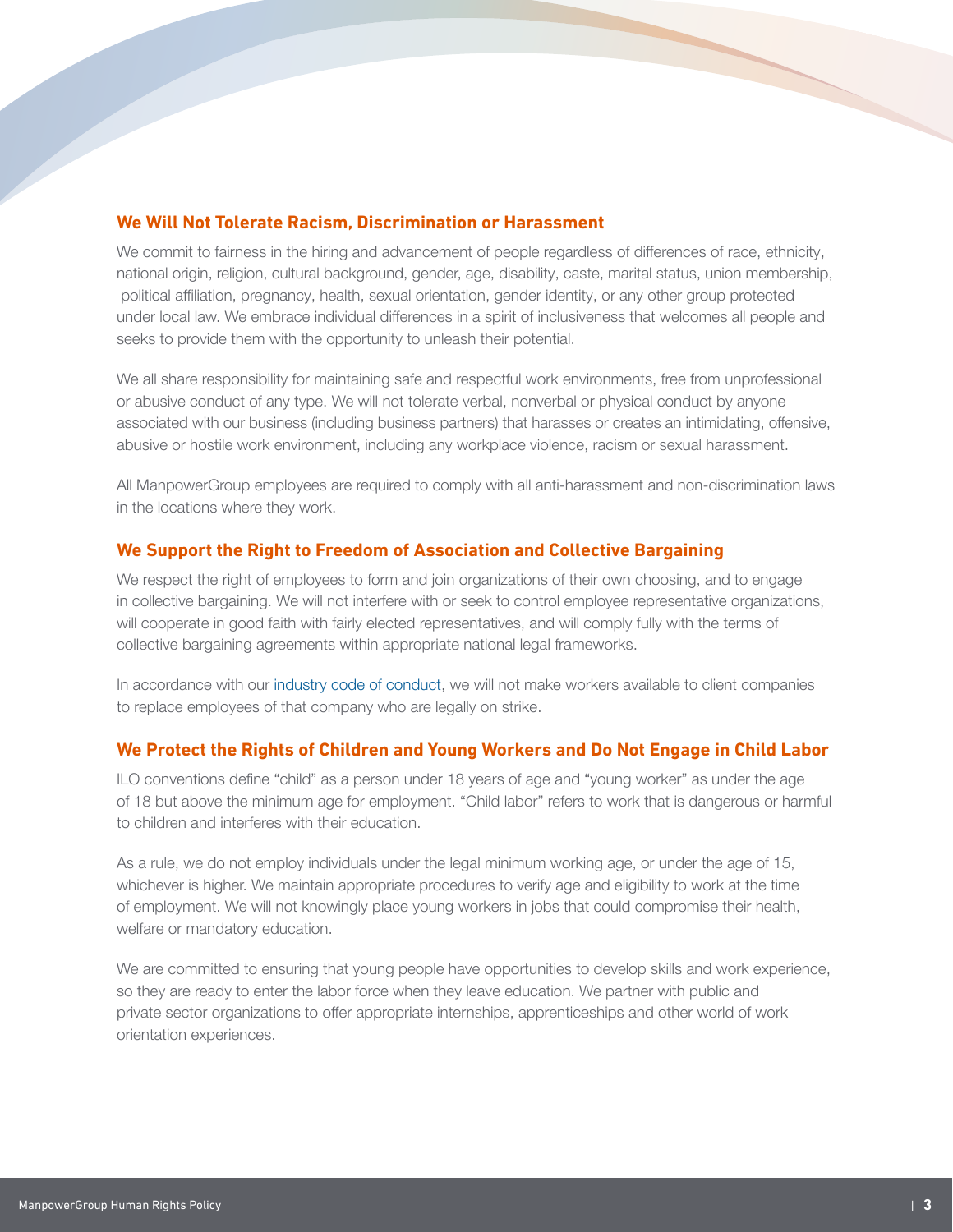## Roles and Responsibilities

This policy applies to everyone, including employees, associates, officers of ManpowerGroup and its subsidiaries, members of the Board of Directors of ManpowerGroup and others who perform services for us, as well as the clients, candidates and jobseekers we serve.

#### **Employees**

ManpowerGroup employees have a responsibility to read, understand, and comply with this policy. The policy will be provided to new employees during onboarding, and key concepts are reinforced during annual [Code of Business](https://manpowergroup.com/ethics/code-of-business-conduct-and-ethics)  [Conduct and Ethics](https://manpowergroup.com/ethics/code-of-business-conduct-and-ethics) training.

We encourage employees to seek guidance from a manager or compliance officer when uncertain, and promptly report concerns or suspected violations.

#### **Leadership**

Oversight of the policy resides with ManpowerGroup's General Counsel.

ManpowerGroup leaders are responsible for establishing appropriate processes and controls to prevent violations and ensure compliance with this policy. Leaders and managers should encourage open and ongoing communications between themselves and their employees, as well as provide a positive role model for those we lead.

#### **Business Partners**

We expect that our third-party partners (including suppliers, consultants, agents, joint venture partners, or any other third party acting on our behalf) and clients (collectively referred to as "business partners") adhere to the standards as described in this policy.

ManpowerGroup can be held responsible for the conduct of a business partner. Due diligence should consider the reputation and integrity of a proposed business partner, as well as the extent of their internal controls to prevent human rights violations.

Our responsibilities do not stop once an agreement has been signed, and we must monitor the ongoing activities of our business partners. We encourage employees to share this policy with business partners so they are aware of our standards.

#### **Associates, Candidates and Jobseekers**

ManpowerGroup seeks to protect associates, candidates and jobseekers from human rights violations. In turn, we expect these individuals to respect our standards and promptly report concerns or suspected violations.

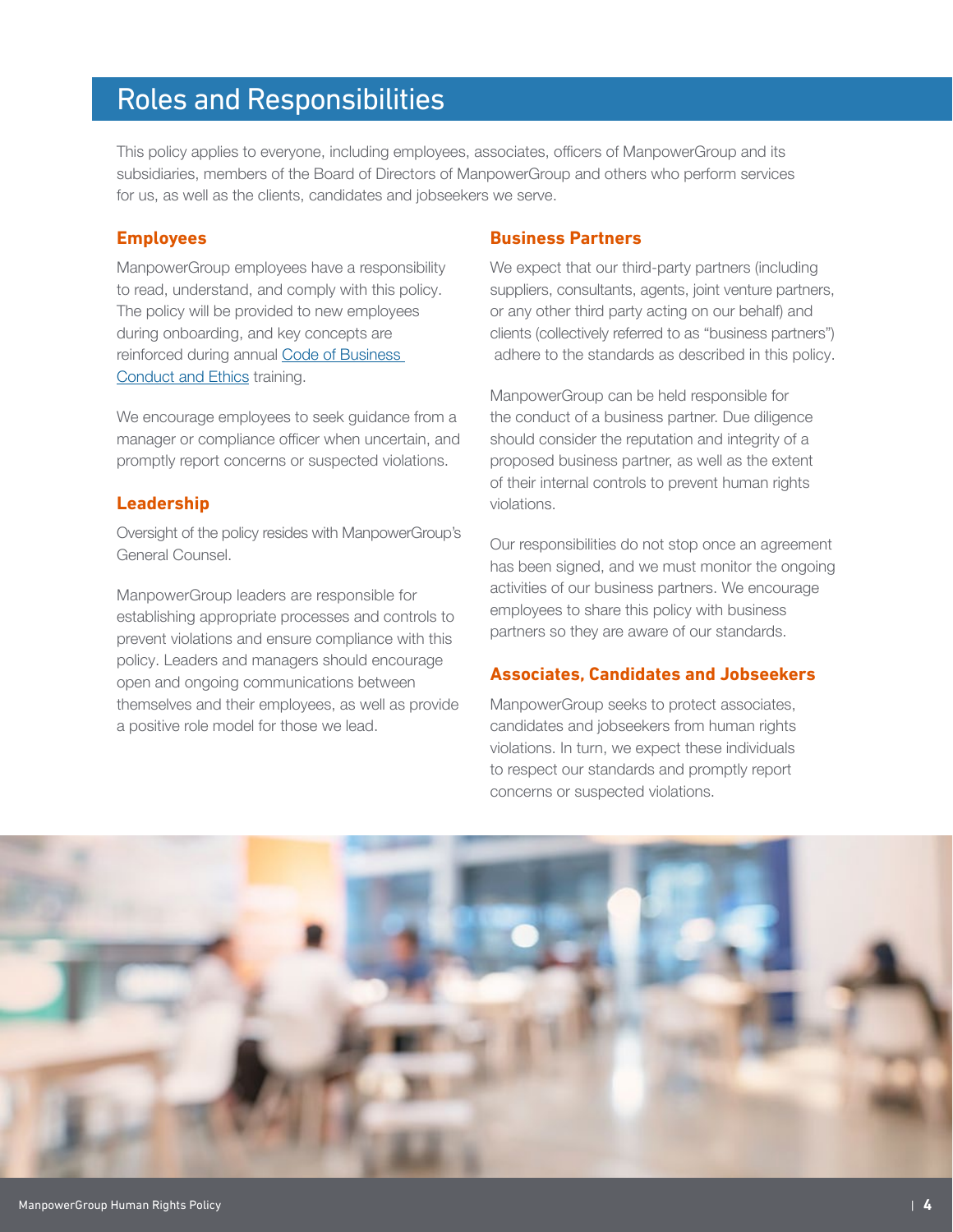## Risk and Impact Assessment

We will complete periodic global risk and impact assessments, evaluate existing processes and controls to prevent human rights violations and identify opportunities for continuous improvement.

ManpowerGroup operations in specific countries may perform additional procedures or issue additional guidelines to conform to local laws or to address local circumstances. Any additional, country-specific guidelines must be consistent with this policy. No violation of federal, state, or foreign laws will be permitted or tolerated.

### Reporting and Non-Retaliation

Any person who becomes aware or suspects that this policy may have been violated shall immediately report their concern to their manager or supervisor, local compliance officer, the Global Ethics Compliance Officer or General Counsel's Office, or through the [ManpowerGroup Business Ethics Hotline](https://manpowergroup.com/ethics/business-ethics-hotline).

The identity of any person reporting a suspected or actual violation will remain confidential, except to the extent necessary for the protection of ManpowerGroup's interests or as required by applicable law.

ManpowerGroup will not tolerate retaliation against anyone who makes a report in good faith, as stated in the [ManpowerGroup Anti-Retaliation Policy](https://www.manpowergroup.com/wps/wcm/connect/cefb2bf9-3500-4549-b58f-b3c11db13659/MPG+Anti-Retaliation+Policy+(120314).pdf?MOD=AJPERES). Anyone who experiences what they believe to be any form of retaliation should report this concern as soon as possible to the General Counsel or the Global Ethics Compliance Officer.